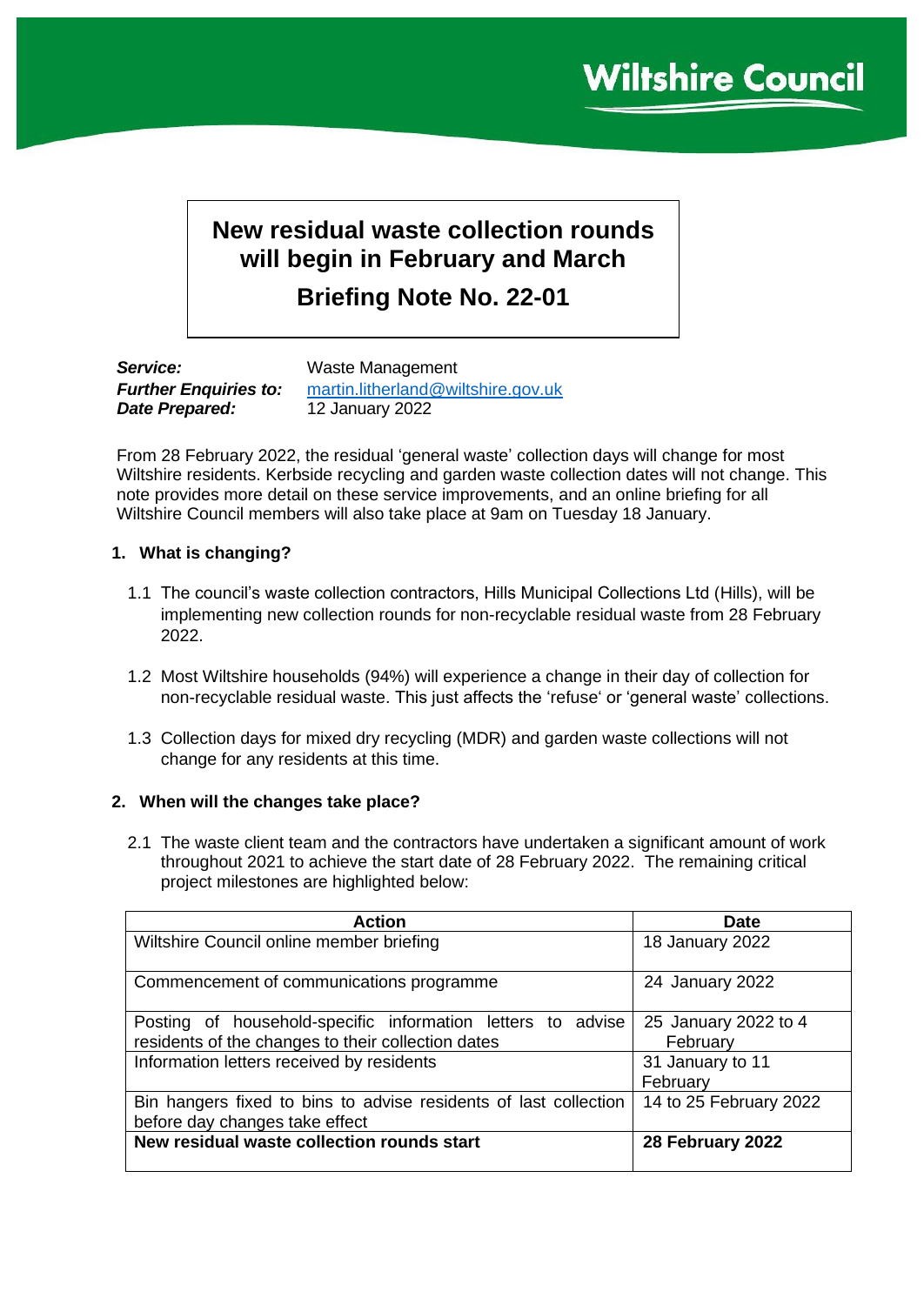## **3. Why are these changes to refuse collection days required?**

- 3.1 The redesigned rounds will be more efficient and result in significant financial savings to the council over the remaining term of the Lot 5 waste collection contract (to July 2026), and help reduce carbon emissions through the more efficient deployment of vehicle resources. Fewer collection vehicles will be needed.
- 3.2 The total savings achieved from the reduction in vehicle fleet and associated operational costs are estimated to be around £0.4m each year over the remaining four full years of the Lot 5 contract.
- 3.3 The current residual waste collection rounds inherited by Hills when the contract started in 2018, were originally modelled to operate from council depots. Hills no longer uses the council's Kennet House and Parsonage Way depots to deliver the collection service, following the relocation of operational resources to the contractor's own depot at Sands Farm, Calne, in February 2020. Hills continues to operate from the Churchfields Depot in Salisbury.
- 3.4 The Lot 5 waste collection contract requires Hills to regularly review its collection rounds to ensure that these are working efficiently. The changes to operational depot locations now require the re-modelling of the original residual waste collection rounds.
- 3.5 Under the Lot 5 contract, Hills is also required to ensure that the council is able to fulfil its annual tonnage target commitments for its Landfill Diversion Contracts, including the direct delivery of residual waste to the Mechanical Biological Treatment (MBT) facility in Northacre, Westbury.
- 3.6 The current rounds were not modelled to provide for the full direct delivery of residual waste to the Northacre MBT. The redesigned rounds will help avoid waste transfer costs of approximately £0.09m per year.
- 3.7 Tonnages of residual waste collected at the kerbside increased substantially during the pandemic, with more people working from home or isolating for periods of time. While kerbside-collected tonnages have now begun to subside, the tonnages still remain higher than pre-Covid levels. The new rounds utilise revised design parameters, adjusted for the increases in tonnages experienced during the Covid lockdowns.
- 3.8 Several years of house building and changes in depot locations mean that the current collection rounds are now unbalanced and inefficient. The new rounds will even out the daily workloads, while also providing sufficient capacity for future projected housebuilding up to the end of the current contract term (July 2026).

### **4. Service impacts**

- 4.1 The newly designed rounds require changes in collection days for around 200,000 Wiltshire households. These changes relate to residual non-recyclable waste only. Kerbside recycling and garden waste collections will not be affected.
- 4.2 We acknowledge that all residents rely on their residual waste collection service, and that the efficiency and reliability of this service is highly valued by both residents and Wiltshire